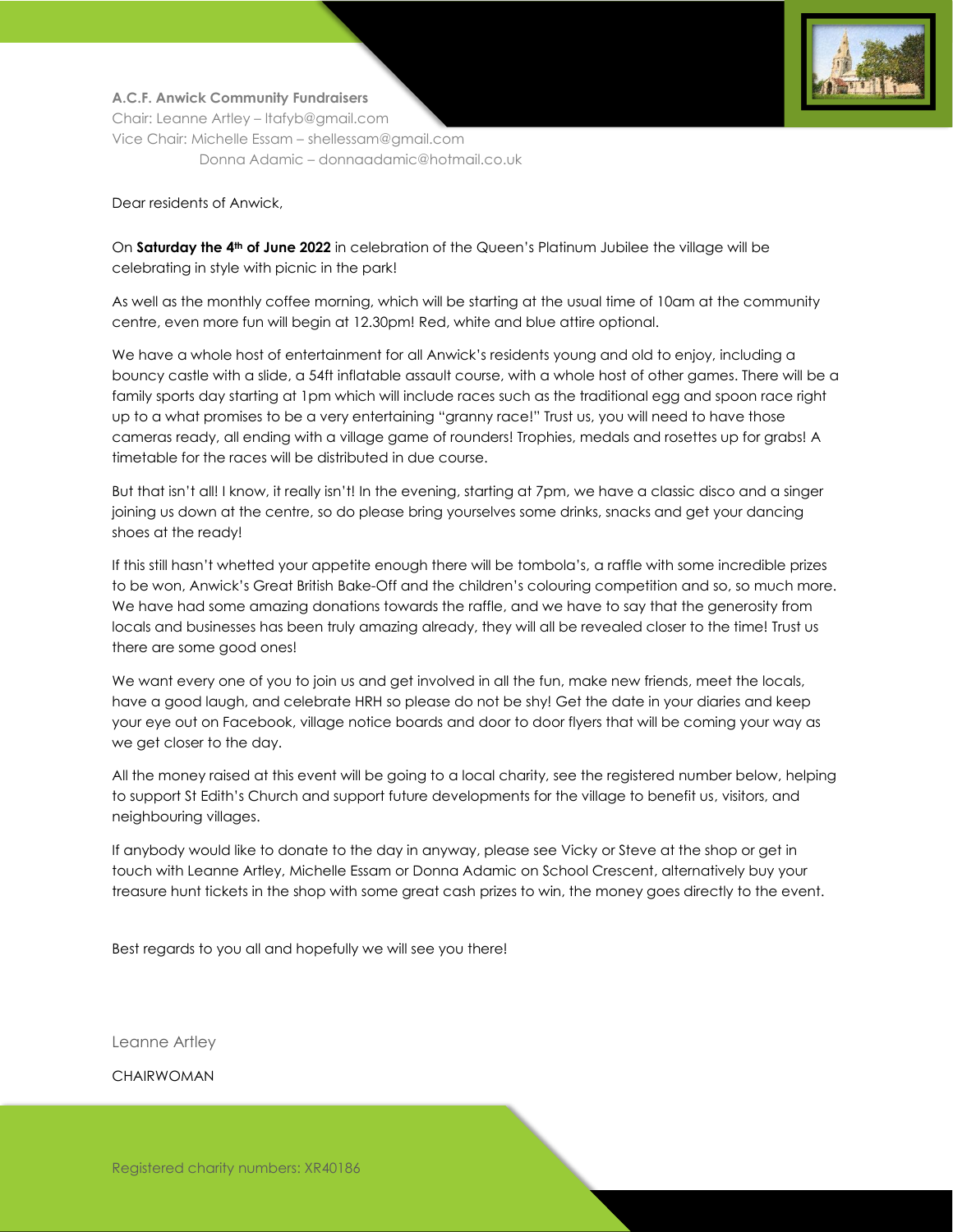



*GET THE MOST FROM THE DAY, THANK YOU.* LET'S MAKE THIS THE BEST EVENT ANWICK HAS EVER SEEN!